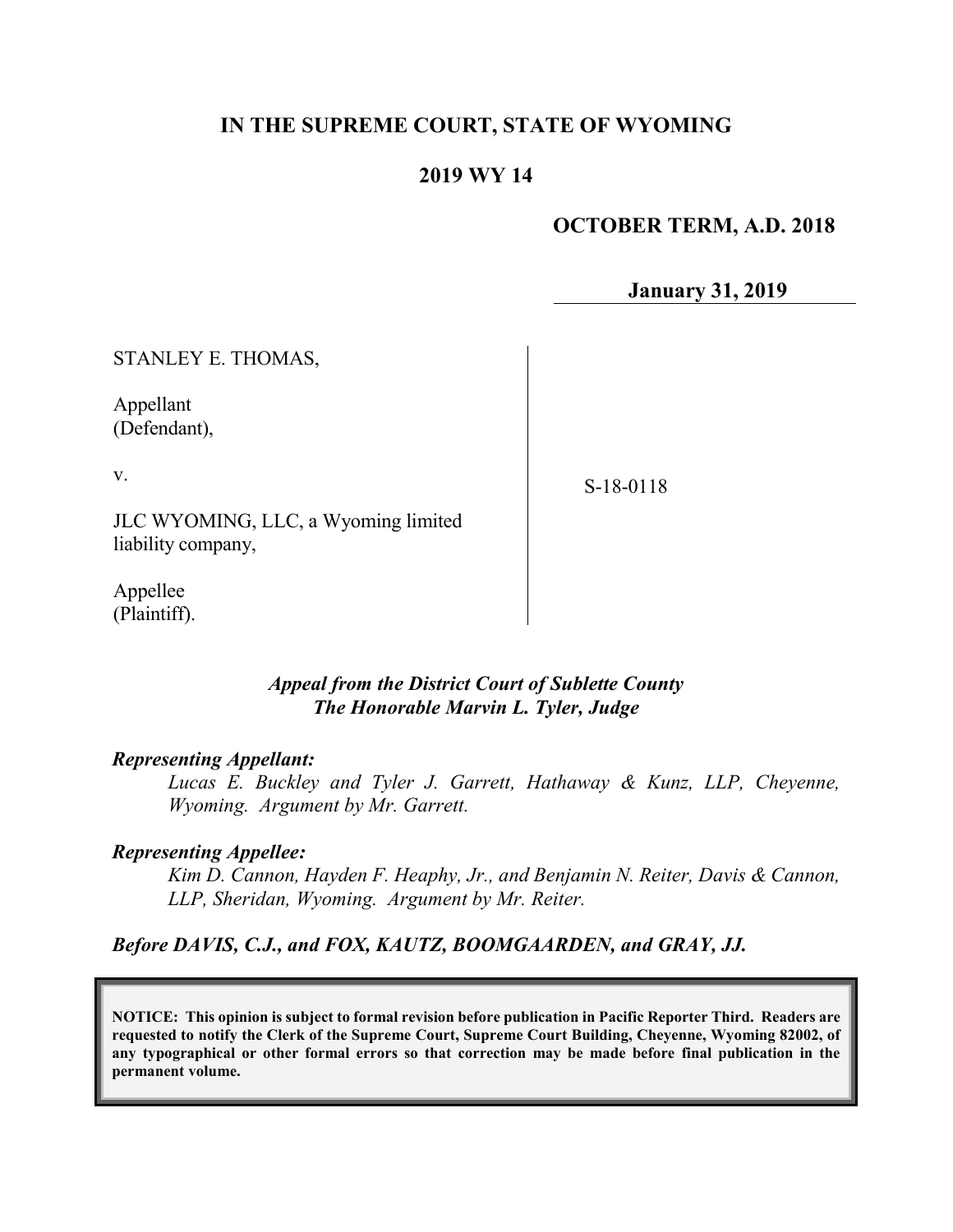### **FOX, Justice.**

[¶1] Fourth Quarter Properties 86 (FQP), a Georgia LLC, and its sole member, Stanley E. Thomas, obtained a \$30-million loan from MetLife Insurance (MLIC), with the Little Jennie Ranch in Sublette County as collateral. Mr. Thomas signed for the loan and mortgage on behalf of himself and on behalf of FQP. When they could no longer make the payments, MLIC obtained a judgment against FQP and Mr. Thomas for the outstanding balance, plus interest (the "Wyoming Judgment"). On the eve of the foreclosure sale, however, FQP filed for bankruptcy protection in Georgia. In the bankruptcy case, FQP agreed to repay MLIC a reduced amount for the outstanding Wyoming Judgment, and MLIC agreed to allow FQP more time to sell the ranch. When FQP was unable to sell the ranch, MLIC proceeded with the foreclosure sale and ultimately purchased the ranch at the sale. MLIC then sold its rights to the ranch and the remaining balance on the Wyoming Judgment to JLC, the appellee in this case. In the district court, JLC obtained a deficiency judgment against Mr. Thomas for the unpaid amount of the Wyoming Judgment, approximately \$10-million. The issue on appeal is whether Mr. Thomas, who was not a party to FQP's bankruptcy case, was entitled to the reduced amount FQP negotiated with MLIC in the bankruptcy case. We conclude that he was not. However, we also conclude that the district court failed to properly credit Mr. Thomas for prior payments he and FQP made against the Wyoming Judgment and, thus, we affirm in part, reverse in part, and remand for further proceedings.

### *ISSUES*

[¶2] We rephrase the issues as:

- 1. Did the bankruptcy court's Consent and Confirmation Orders in the FQP bankruptcy alter Mr. Thomas's liability for the Wyoming Judgment?
- 2. Was JLC's motion for a deficiency judgment barred by res judicata based on the bankruptcy court's Consent and Confirmation Orders?
- 3. Did the district court err when it did not credit Mr. Thomas with the \$3-million February 2014 payment against the Wyoming Judgment?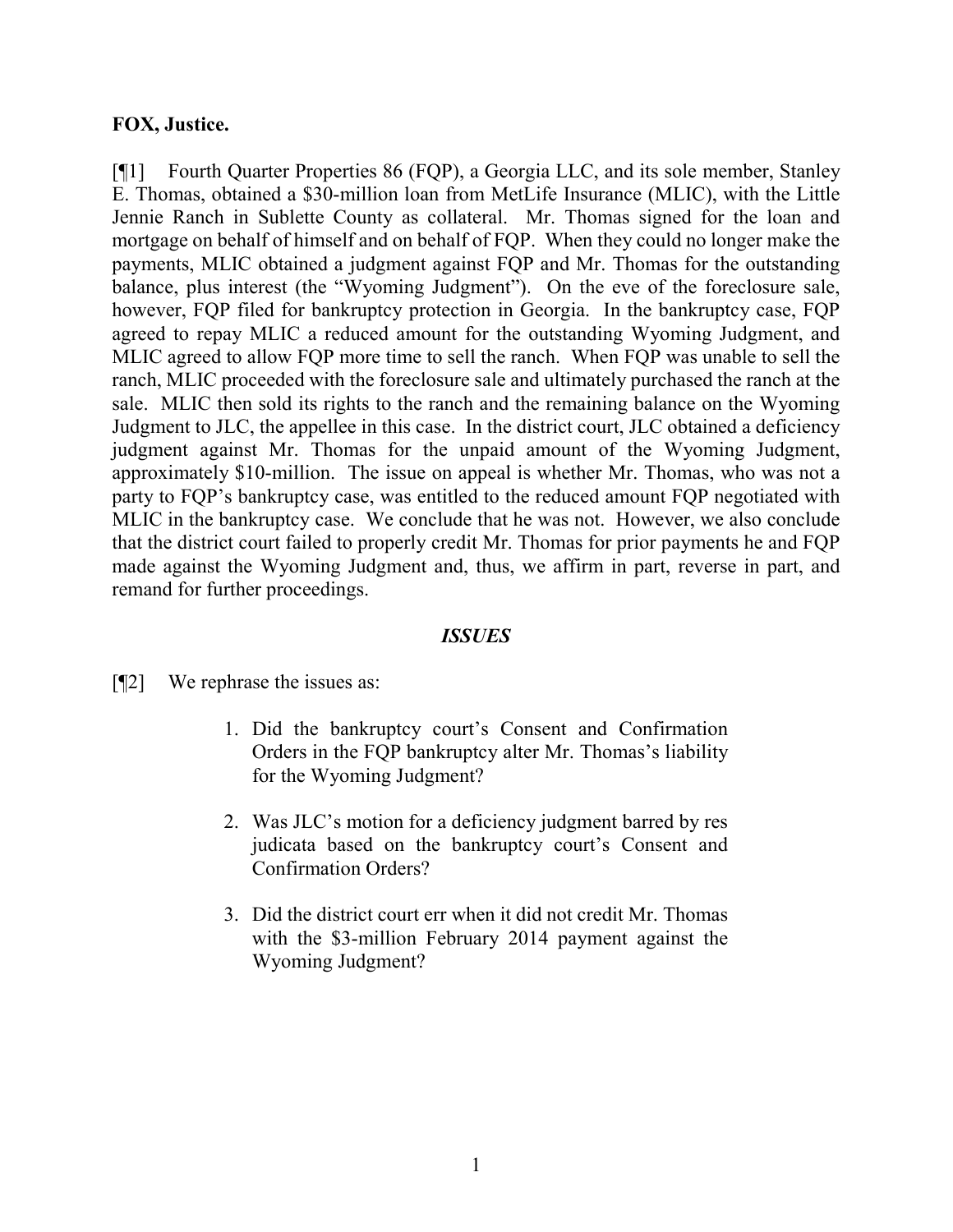### *FACTS*

[¶3] On December 18, 2006, Mr. Thomas, individually, and as the sole member of his company, FQP, obtained a loan from MLIC for \$30-million. [1](#page-2-0) Mr. Thomas, individually and as the sole member of FQP, signed a promissory note and granted MLIC a mortgage on the Little Jennie Ranch in northern Sublette County.

[¶4] After Mr. Thomas and FQP defaulted on the loan, MLIC sought to foreclose on the Little Jennie Ranch. On November 15, 2013, the district court granted MLIC summary judgment for a total of \$31,948,180.15 against Mr. Thomas and FQP "jointly and severally," which was to accrue interest at \$9,144.17 per day until they paid the judgment in full. MLIC vacated the foreclosure sale set for February 14, 2014, and instead entered into another agreement with Mr. Thomas and FQP that required them to make three payments of \$3-million on or before January 15, 2015, and monthly payments of \$237,230.77. Mr. Thomas and FQP made two of these \$3-million payments, including one in February 2014. MLIC filed a Notice of Partial Satisfaction of Judgment that reflected the February 2014 payment. When Mr. Thomas and FQP failed to meet their remaining obligations under the new agreement, however, MLIC scheduled another foreclosure sale for January 23, 2015.

[¶5] On January 22, 2015, FQP filed for Chapter 11 bankruptcy protection in Georgia, and the automatic stay requirements of 11 U.S.C. § 362 prevented the foreclosure sale. In response, MLIC filed a claim in bankruptcy court for \$27,925,194.25 as the outstanding balance on the Wyoming Judgment. This amount credited Mr. Thomas and FQP with only one of the two \$3-million payments they had made. FQP argued that based on its calculations, it only owed \$24,232,222.67.

[¶6] Eventually, MLIC and FQP agreed to allow MLIC a secured claim of \$26,817,815.96. On December 2, 2015, the bankruptcy court entered a Consent Order reflecting this amount and gave FQP until October 31, 2016, to sell the Little Jennie Ranch, after which the automatic stay would expire. The only provision of the Consent Order that mentioned Mr. Thomas was Paragraph 22, which required that he and FQP vacate the property on October 31, 2016.

[¶7] On March 15, 2016, at the conclusion of the bankruptcy process, the bankruptcy court entered a Confirmation Order confirming FQP's Plan of Reorganization, with some modifications based on MLIC's objections to FQP's proposed plan. In the Confirmation Order, MLIC reserved its rights against Mr. Thomas under the Wyoming Judgment:

<span id="page-2-0"></span><sup>1</sup> MetLife assigned its rights under the note to its affiliates: MLIC Asset Holdings, LLC and MLIC CB Holdings, LLC. We will refer to these entities collectively as "MLIC."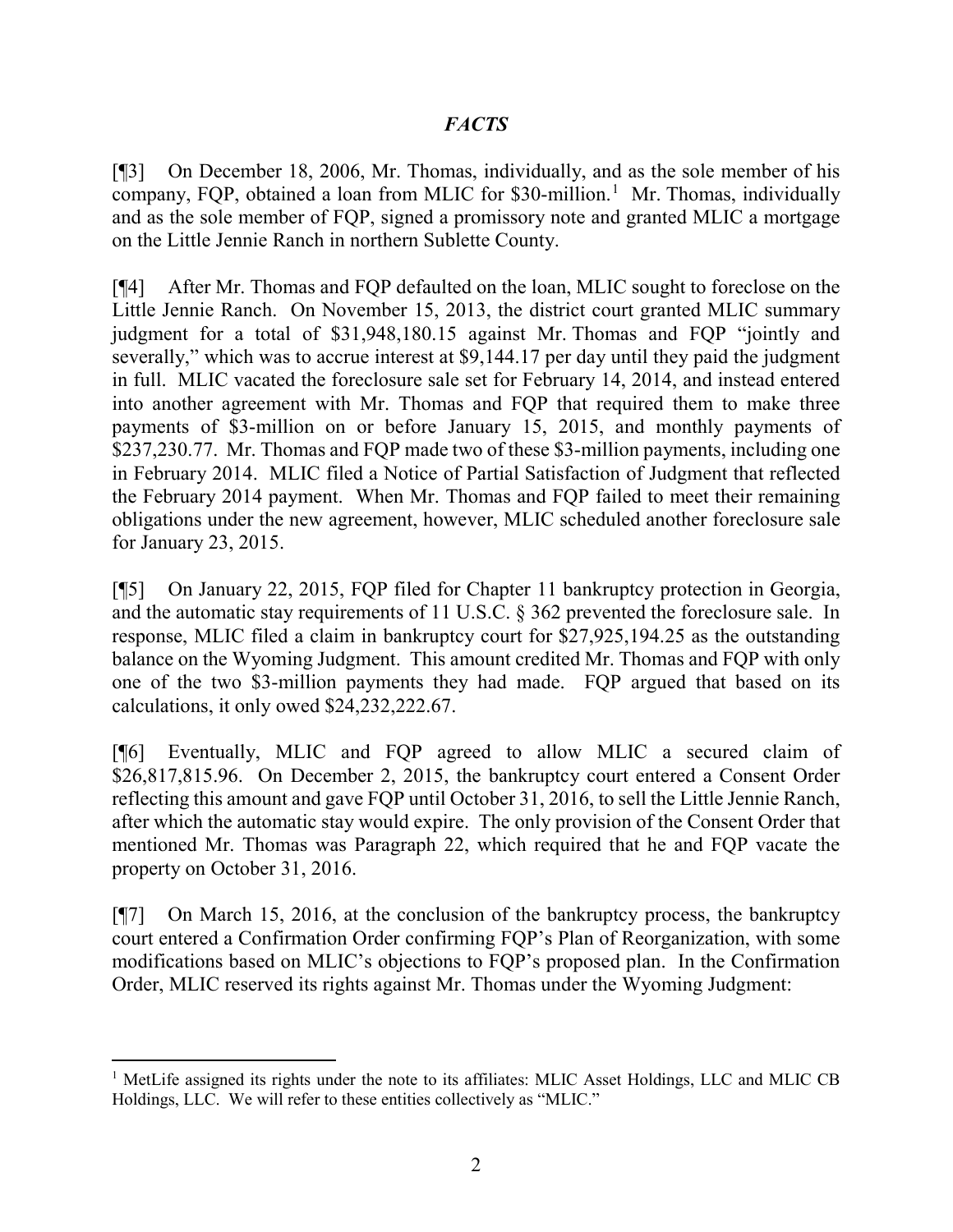**3.2.3 Treatment of Claims in Class 2**. The Allowed Secured Claims of [MLIC] in the stipulated amount of \$26,817,815.96 as of the Petition Date, plus interest at the non-default rate of 5% per annum accrued from the Petition Date to the Closing Date, plus post-petition reasonable attorney's fees and costs ..., collateralized by a security interest in the Real Property is included in Class 2 [the Little Jennie Ranch] and shall be paid in full on the Effective Date from the Net Proceeds from the sale of the Real Property. . . . No Provision of this Plan shall impair the credit bid rights of . . . [MLIC] [.] **Except as provided in Section 4.2.9 of the Plan, and in this Order, the Plan shall not be deemed or construed to impair the rights, powers, or remedies available to the Class 2 claimant [MLIC], whether under the Class 2 claimant's loan, transaction documents, or Pre-Petition Wyoming Judgment, at law, or in equity, against any non-debtor (including, without limitation, any co-maker of any note, any guarantor, or any other co-obligor of the Debtor) with respect to the indebtedness giving rise to the Allowed Class 2 Claim.**

(Emphasis added.)

[¶8] Section 4.2.9, known as a "Channeling Injunction," provided:

**4.2.9 Channeling Injunction Prohibiting Collection Action Against Guarantors and Affiliates and Prohibiting dissipation of assets by Guarantor During Plan Consummation**. Commencing as of the Confirmation Date and . . . until further order of the Bankruptcy Court, all Holders of Allowed Guarantor Claims in Class 2 [i.e., MLIC] that are designated to be paid in full on the Effective Date from the Net Proceeds of the sale of the Real Property [i.e., the Little Jennie Ranch], shall look solely to the provisions of this Plan for payment of their Allowed Guarantor Claims, and are hereby restrained and enjoined from pursuing or continuing collection of any Allowed Guarantor Claim against Guarantor [i.e., Mr. Thomas] or any Affiliate. Until all such Allowed Guarantor Claims provided for under this Plan which have been guaranteed by Guarantor are paid in full, or until further order of the Bankruptcy Court, Guarantor is hereby restrained and enjoined from transferring any interest in real or personal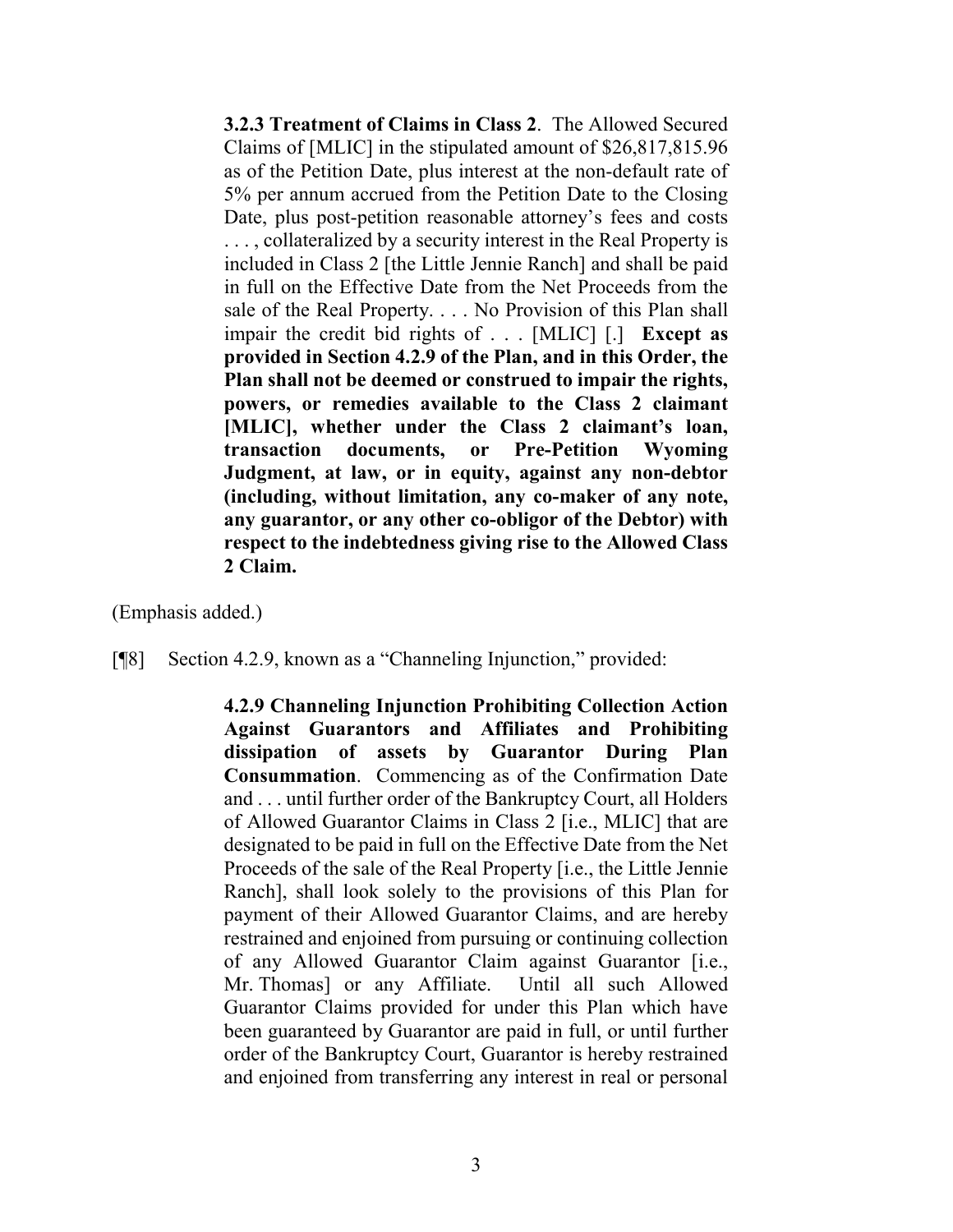property not in the ordinary course of business . . . or otherwise . . . that impairs the post-judgment remedies of . . . [MLIC]. In furtherance of such injunction, . . . [MLIC] shall, with respect to Guarantor or Affiliate, make any demand . . . commence or continue any . . . judicial . . . foreclosure . . . of any real or personal property of Guarantor.

[¶9] The basis for this Channeling Injunction was the bankruptcy court's finding that FQP and Mr. Thomas "share an identity of interest, such that a suit against [Mr. Thomas] . . . is, in essence, a suit against [FQP] and would impair their ability to fund operating shortfalls, thereby jeopardizing consummation." In essence, it prevented MLIC from attempting to satisfy its Wyoming Judgment against Mr. Thomas until "further order of the Bankruptcy Court," because such an attempt could interfere with FQP's ability to satisfy its obligations under the Plan.

[¶10] FQP and Mr. Thomas were unable to sell the ranch before October 31, 2016. In November 2016, the bankruptcy court lifted the stay and, on January 6, 2017, the ranch was sold at a foreclosure auction, and MLIC was the highest bidder with its \$26,857,929.42 judgment bid.<sup>[2](#page-4-0)</sup> On January 18, 2017, the district court entered an order confirming the foreclosure sale and MLIC's winning bid. In March 2017, MLIC assigned its rights to the ranch and the Wyoming Judgment to JLC, the appellee in this case.

[¶11] On October 12, 2017, JLC filed a motion for a deficiency judgment against Mr. Thomas for the outstanding balance on the Wyoming Judgment, plus interest. As of August 31, 2017, this amount was \$10,111,714.21. JLC filed an affidavit from its financial advisor that listed the Wyoming Judgment amount, added costs and attorney fees the district court awarded in its summary judgment order, and then credited Mr. Thomas with only one \$3-million payment and other payments Mr. Thomas and FQP had made against the Wyoming Judgment since 2013. It also credited Mr. Thomas with MLIC's \$26,857,929.42 credit bid for the ranch.

[¶12] Mr. Thomas argued that the bankruptcy court's Consent and Confirmation Orders constituted a novation of the original loan agreement and that he only owed the reduced amount in FQP's bankruptcy court Consent Order—which MLIC used as its credit bid. Thus, he maintained that the outstanding balance was only \$993,810.26, which was the accumulated interest from October 31, 2016. He also asserted that res judicata precluded JLC's deficiency judgment for much the same reason. The following table illustrates the difference between the parties' calculations following the Wyoming Judgment and FQP's bankruptcy case:

<span id="page-4-0"></span><sup>2</sup> MLIC's credit bid was approximately \$40,000 more than the Stipulated Amount due as reflected in the Consent Order and Confirmation Order (\$26,817,815.96), a fact apparently due to accrued costs and interest through the date of sale.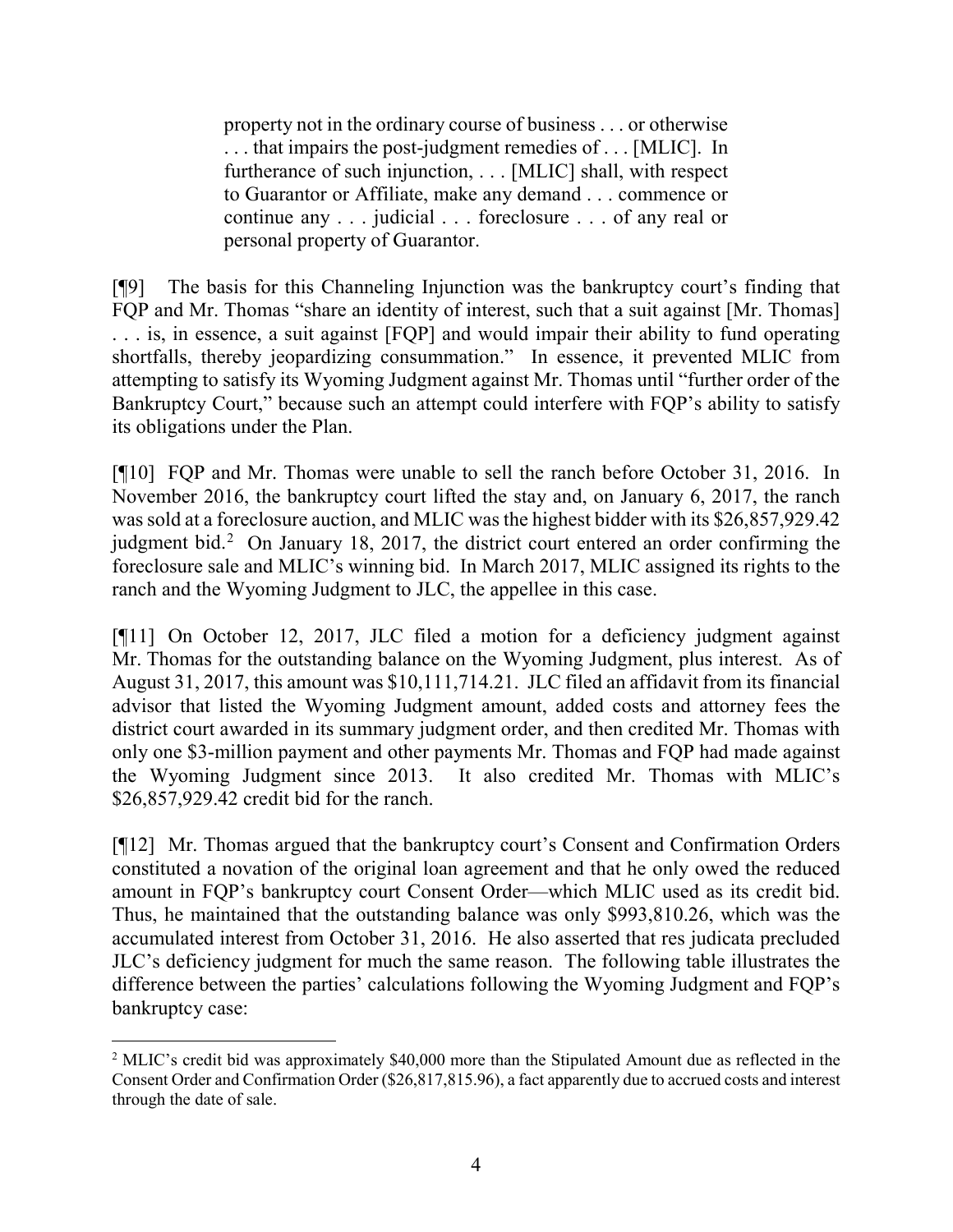| \$31,377,481.94<br>\$26,817,515.96<br>MLIC/JLC used<br>1/22/2015: Balance<br>amount from<br>when FQP filed for<br>Wyoming Judgment<br>bankruptcy<br>Mr. Thomas used<br>amount FQP<br>obtained in<br><b>Consent Order</b><br>MLIC/JLC used<br>Interest from<br>\$6,538,081.55<br>\$2,622,973.48<br>11% rate from<br>$1/22/15$ (date of<br>bankruptcy filing)<br>Wyoming Judgment<br>through $1/6/2017$<br>(date of foreclosure<br>Mr. Thomas used<br>5% rate from<br>sale)<br><b>Consent Order</b><br>Interest from date<br>MLIC/JLC used<br>\$674,080.14<br>\$31,250.24<br>of foreclosure sale<br>11% rate from<br>through August 31,<br>Wyoming Judgment<br>2017 (date JLC<br>used in its motion<br>Mr. Thomas used<br>for the deficiency<br>5% rate from<br>judgment)<br><b>Consent Order</b><br><b>Interest Payments</b><br>\$1,620,000<br>\$1,620,000<br>Same<br>Foreclosure Bid<br>\$26,857,929.42<br>\$26,857,929.42<br>Same | MLIC/JLC | Mr. Thomas | Explanation |
|------------------------------------------------------------------------------------------------------------------------------------------------------------------------------------------------------------------------------------------------------------------------------------------------------------------------------------------------------------------------------------------------------------------------------------------------------------------------------------------------------------------------------------------------------------------------------------------------------------------------------------------------------------------------------------------------------------------------------------------------------------------------------------------------------------------------------------------------------------------------------------------------------------------------------------|----------|------------|-------------|
|                                                                                                                                                                                                                                                                                                                                                                                                                                                                                                                                                                                                                                                                                                                                                                                                                                                                                                                                    |          |            |             |
|                                                                                                                                                                                                                                                                                                                                                                                                                                                                                                                                                                                                                                                                                                                                                                                                                                                                                                                                    |          |            |             |
|                                                                                                                                                                                                                                                                                                                                                                                                                                                                                                                                                                                                                                                                                                                                                                                                                                                                                                                                    |          |            |             |
|                                                                                                                                                                                                                                                                                                                                                                                                                                                                                                                                                                                                                                                                                                                                                                                                                                                                                                                                    |          |            |             |
|                                                                                                                                                                                                                                                                                                                                                                                                                                                                                                                                                                                                                                                                                                                                                                                                                                                                                                                                    |          |            |             |
|                                                                                                                                                                                                                                                                                                                                                                                                                                                                                                                                                                                                                                                                                                                                                                                                                                                                                                                                    |          |            |             |
|                                                                                                                                                                                                                                                                                                                                                                                                                                                                                                                                                                                                                                                                                                                                                                                                                                                                                                                                    |          |            |             |
|                                                                                                                                                                                                                                                                                                                                                                                                                                                                                                                                                                                                                                                                                                                                                                                                                                                                                                                                    |          |            |             |
|                                                                                                                                                                                                                                                                                                                                                                                                                                                                                                                                                                                                                                                                                                                                                                                                                                                                                                                                    |          |            |             |
|                                                                                                                                                                                                                                                                                                                                                                                                                                                                                                                                                                                                                                                                                                                                                                                                                                                                                                                                    |          |            |             |
|                                                                                                                                                                                                                                                                                                                                                                                                                                                                                                                                                                                                                                                                                                                                                                                                                                                                                                                                    |          |            |             |
|                                                                                                                                                                                                                                                                                                                                                                                                                                                                                                                                                                                                                                                                                                                                                                                                                                                                                                                                    |          |            |             |
|                                                                                                                                                                                                                                                                                                                                                                                                                                                                                                                                                                                                                                                                                                                                                                                                                                                                                                                                    |          |            |             |
|                                                                                                                                                                                                                                                                                                                                                                                                                                                                                                                                                                                                                                                                                                                                                                                                                                                                                                                                    |          |            |             |
|                                                                                                                                                                                                                                                                                                                                                                                                                                                                                                                                                                                                                                                                                                                                                                                                                                                                                                                                    |          |            |             |
|                                                                                                                                                                                                                                                                                                                                                                                                                                                                                                                                                                                                                                                                                                                                                                                                                                                                                                                                    |          |            |             |
|                                                                                                                                                                                                                                                                                                                                                                                                                                                                                                                                                                                                                                                                                                                                                                                                                                                                                                                                    |          |            |             |
|                                                                                                                                                                                                                                                                                                                                                                                                                                                                                                                                                                                                                                                                                                                                                                                                                                                                                                                                    |          |            |             |
|                                                                                                                                                                                                                                                                                                                                                                                                                                                                                                                                                                                                                                                                                                                                                                                                                                                                                                                                    |          |            |             |
|                                                                                                                                                                                                                                                                                                                                                                                                                                                                                                                                                                                                                                                                                                                                                                                                                                                                                                                                    |          |            |             |
|                                                                                                                                                                                                                                                                                                                                                                                                                                                                                                                                                                                                                                                                                                                                                                                                                                                                                                                                    |          |            |             |
|                                                                                                                                                                                                                                                                                                                                                                                                                                                                                                                                                                                                                                                                                                                                                                                                                                                                                                                                    |          |            |             |
|                                                                                                                                                                                                                                                                                                                                                                                                                                                                                                                                                                                                                                                                                                                                                                                                                                                                                                                                    |          |            |             |
|                                                                                                                                                                                                                                                                                                                                                                                                                                                                                                                                                                                                                                                                                                                                                                                                                                                                                                                                    |          |            |             |
| \$10,111,714.21<br>\$993,810.26<br>Balance                                                                                                                                                                                                                                                                                                                                                                                                                                                                                                                                                                                                                                                                                                                                                                                                                                                                                         |          |            |             |

[¶13] The district court agreed with JLC and entered a deficiency judgment against Mr. Thomas for \$10,111,714.21, with interest accruing at 11%—the default rate under the original note. It concluded that the Consent and Confirmation Orders did not "affect [Mr.] Thomas' liability," and that res judicata did not apply because Mr. Thomas was not a party to FQP's bankruptcy case. This appeal followed.

### *DISCUSSION*

[¶14] Mr. Thomas argues that he is entitled to the reduced balance on the Wyoming Judgment that FQP obtained in its bankruptcy. He contends that he was an intended beneficiary of the Consent and Confirmation Orders due to his intimate involvement in FQP's bankruptcy case and certain provisions in those orders. He also asserts that the Consent and Confirmation Orders novated the original note and, in the alternative, res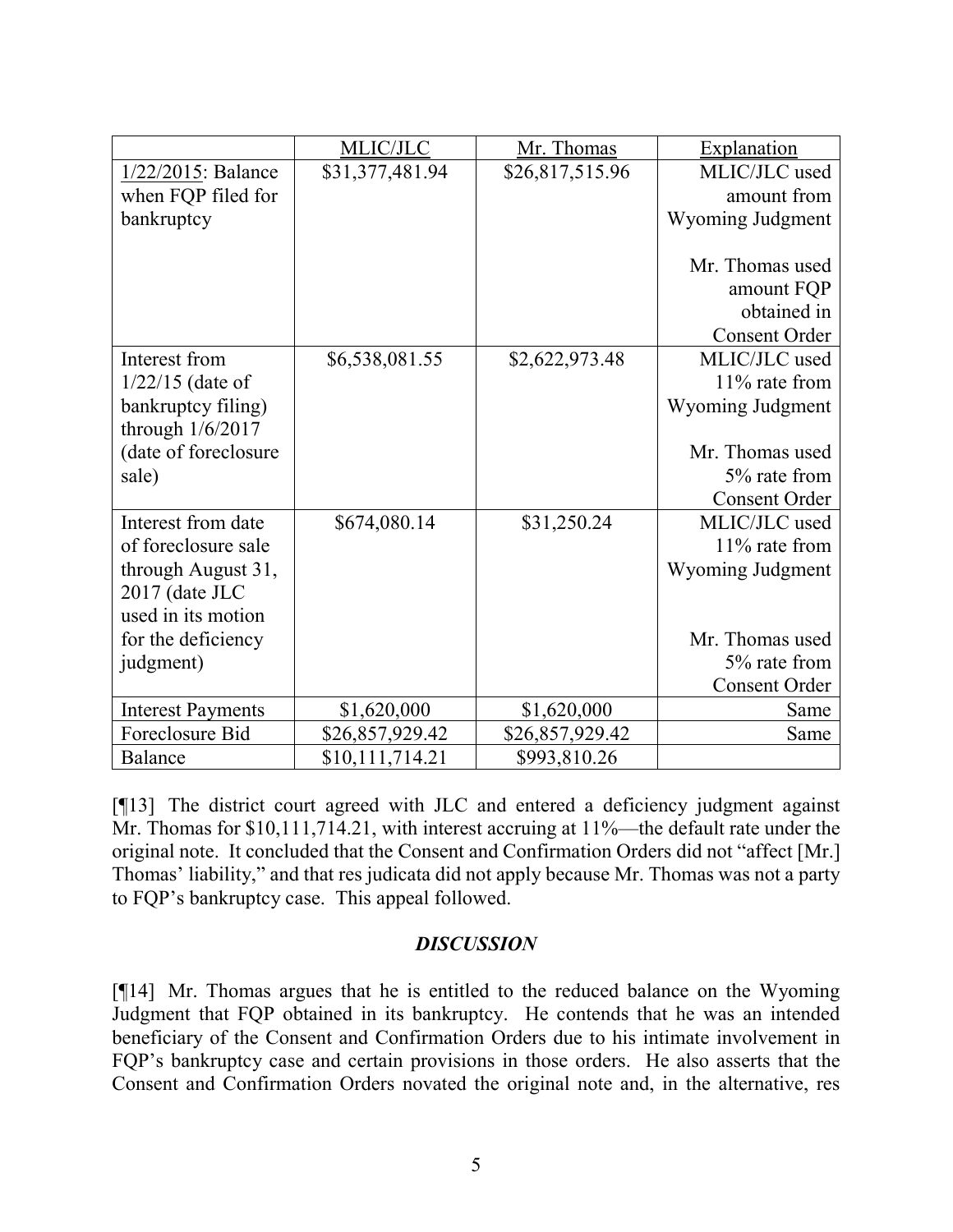judicata barred JLC's motion for a deficiency judgment. Finally, he maintains that, even if we disagree with his other arguments, the district court erred when it did not properly credit him with the \$3-million February 2014 payment MLIC received.

# **I. Standard of Review**

[¶15] Mr. Thomas appeals the district court's order granting JLC's motion for a deficiency judgment against him. We have never addressed the appropriate standard of review for a deficiency judgment. *See Walker v. McAnnany*, 802 P.2d 876 (Wyo. 1990) (considering the appeal of a deficiency judgment without stating a standard of review). We have applied our normal standard for reviewing summary judgment orders in cases where a party filed a complaint for a deficiency judgment and then filed a motion for summary judgment. *See Kilmer v. Citicorp Mortg., Inc.*, 860 P.2d 1165, 1166 (Wyo. 1993); *Hess v. Thomas*, 851 P.2d 10, 11 (Wyo. 1993). In this case, however, JLC filed its motion for a deficiency judgment within the same foreclosure case MLIC started in 2013 and did not file a subsequent summary judgment motion.<sup>[3](#page-6-0)</sup>

[¶16] The district court ordered on summary judgment that MLIC was entitled to a deficiency judgment for the difference between the proceeds of the sale of the ranch and MLIC's judgment. The foreclosure statutes require that a mortgagor (Mr. Thomas) "is liable for any deficiency." Wyo. Stat. Ann. § 34-4-113(c) (LexisNexis 2017). MLIC used the amount it negotiated with FQP in the bankruptcy case as its credit bid at the foreclosure sale.<sup>[4](#page-6-1)</sup> Mr. Thomas's argument, below and on appeal, is that there was no deficiency because he was entitled to the same amount FQP negotiated through the bankruptcy process.

[¶17] Mr. Thomas asserts that we should apply our summary judgment standards to the issues in this case. Both parties agree that this involves the interpretation of the Consent and Confirmation Orders, which are interpreted like a contract. We review issues of contract interpretation de novo. *E.g.*, *Pope v. Rosenberg*, 2015 WY 142, ¶ 21, 361 P.3d

*Bank Mut. v. S.J. Boyer Const., Inc.*, 785 N.W.2d 462, 473 (Wis. 2010) (citation omitted).

<span id="page-6-0"></span><sup>3</sup> A deficiency judgment is simply a continuation, or end, of the foreclosure process.

When a deficiency judgment is entered in a foreclosure action, it is a final adjudication of the defendant's common-law liability for the debt. There is in reality but one judgment, the judgment of foreclosure. The so-called deficiency judgment is merely a completion of the judgment upon the coming in and confirmation of the report of sale.

<span id="page-6-1"></span><sup>&</sup>lt;sup>4</sup> Mr. Thomas has not raised any issue concerning MLIC's use of the amount that the bankruptcy court ordered FQP to pay as its credit bid in the foreclosure auction. Moreover, the bankruptcy court's Confirmation Order permitted MLIC to do so.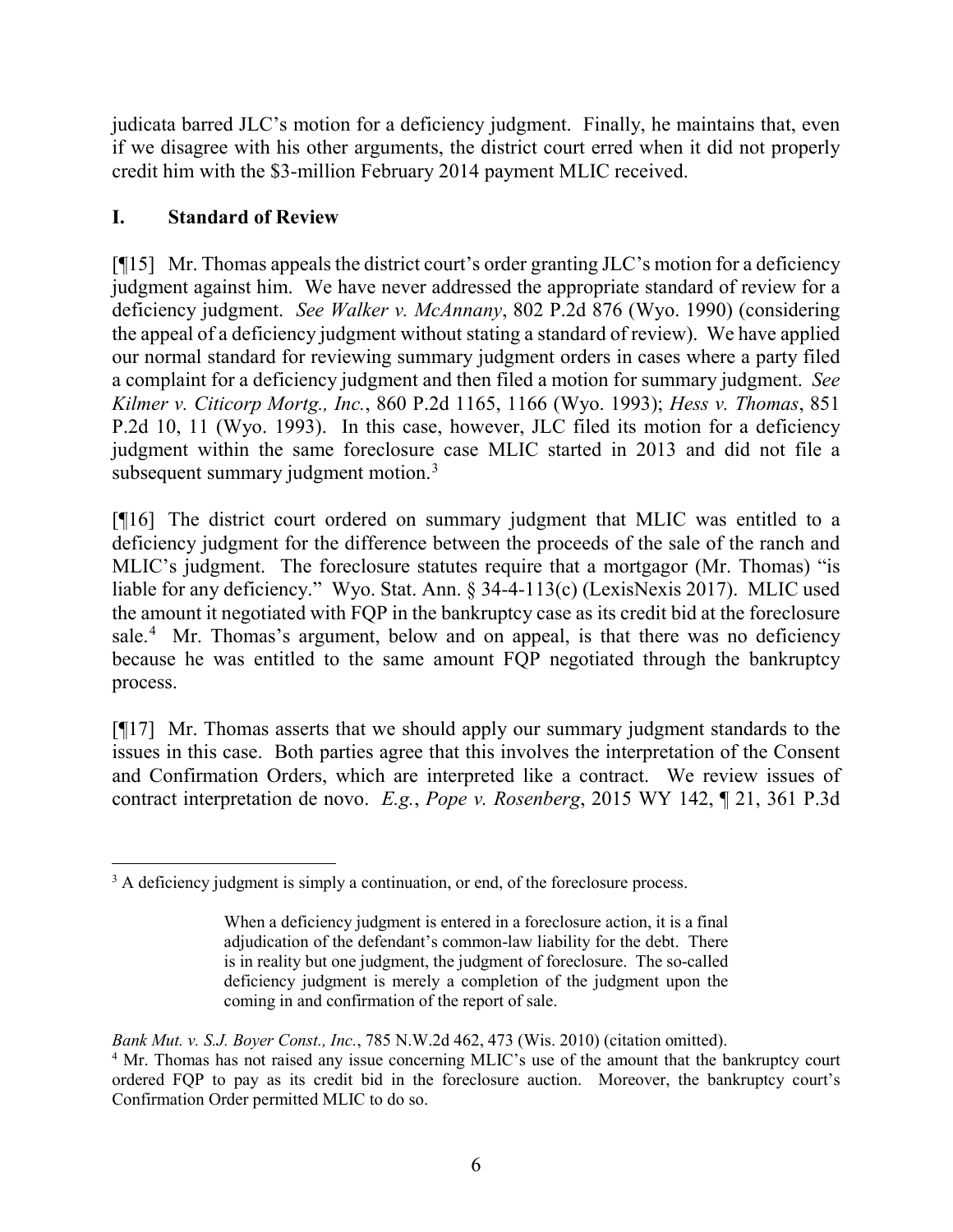824, 830-31 (Wyo. 2015) (citation omitted). Either approach results in de novo review, and we agree that is the applicable standard under the circumstances of this case.

### **II. The bankruptcy court's Consent and Confirmation Orders in the FQP bankruptcy did not alter Mr. Thomas's liability for the Wyoming Judgment.**

[¶18] The two operative documents are the bankruptcy court's Consent Order and the Confirmation Order. A Consent Order is like a consent decree. *See City of Covington v. Covington Landing Ltd. P'ship*, 71 F.3d 1221, 1227 (6th Cir. 1995). "'A consent decree [judgment] . . . is an agreement that the parties desire and expect will be reflected in, and be enforceable as, a judicial decree that is subject to the rules generally applicable to other judgments and decrees.'" *Day v. Davidson*, 951 P.2d 378, 382 (Wyo. 1997) (quoting *Rufo v. Inmates of Suffolk Cty. Jail*, 502 U.S. 367, 378, 112 S.Ct. 748, 757, 116 L.Ed.2d 867, 883 (1992)) (alteration in original).

[¶19] We interpret consent decrees, and by extension consent orders, like a contract. *See In re CDR*, 2015 WY 79, ¶ 24, 351 P.3d 264, 269-70 (Wyo. 2015); *see also In re Reflections*, 1995 WL 295502, at \*2 (4th Cir. 1995) ("A consent order . . . is the product of a settlement—a contract—between the parties."). Similarly, a Confirmation Order is an order by the bankruptcy court that formally approves a debtor's "Plan of Reorganization," and, occasionally, amends certain provisions of the proposed plan. *See generally Markstein v. Countryside I, L.L.C.*, 2003 WY 122, ¶ 21, 77 P.3d 389, 396 (Wyo. 2003); *Nauman v. CIT Group/Equipment Financing, Inc.*, 816 P.2d 883, 885 (Wyo. 1991). We also interpret it as a contract. *In re Dow Corning Corp.*, 456 F.3d 668, 676 (6th Cir. 2006) (citations omitted).<sup>[5](#page-7-0)</sup> "[W]e interpret [the] contract as a whole, reading each provision in light of all the others to find their plain meaning." *James v. Taco John's Int'l, Inc.*, 2018 WY 96, ¶ 12, 425 P.3d 572, 578 (Wyo. 2018) (alteration in original). We interpret the contract in a manner that gives each part meaning, and "avoid" interpreting it in a way that leaves some part "meaningless" or "inconsistent" with any other provision. *Id.* (citation omitted).

[¶20] Mr. Thomas argues that he is subject to the Consent and Confirmation Orders, even though only MLIC and FQP were parties to these documents in the bankruptcy case. Nevertheless, he contends that the Confirmation and Consent Orders "show[] an express intent of the parties—including [Mr.] Thomas—as well as the Bankruptcy Court, to bind [Mr.] Thomas and MLIC (and its assignee JLC) to the terms of those orders[.]"

<span id="page-7-0"></span><sup>5</sup> The Confirmation Order required that its terms be interpreted according to Georgia law. In the district court's order granting JLC's motion for a deficiency judgment, it does not appear that the court complied with this provision. Neither party, however, raised this issue below, and they do not raise it on appeal. Moreover, Georgia law on contract interpretation is similar to our own. *See Cahill v. United States*, 810 S.E.2d 480, 482 (Ga. 2018).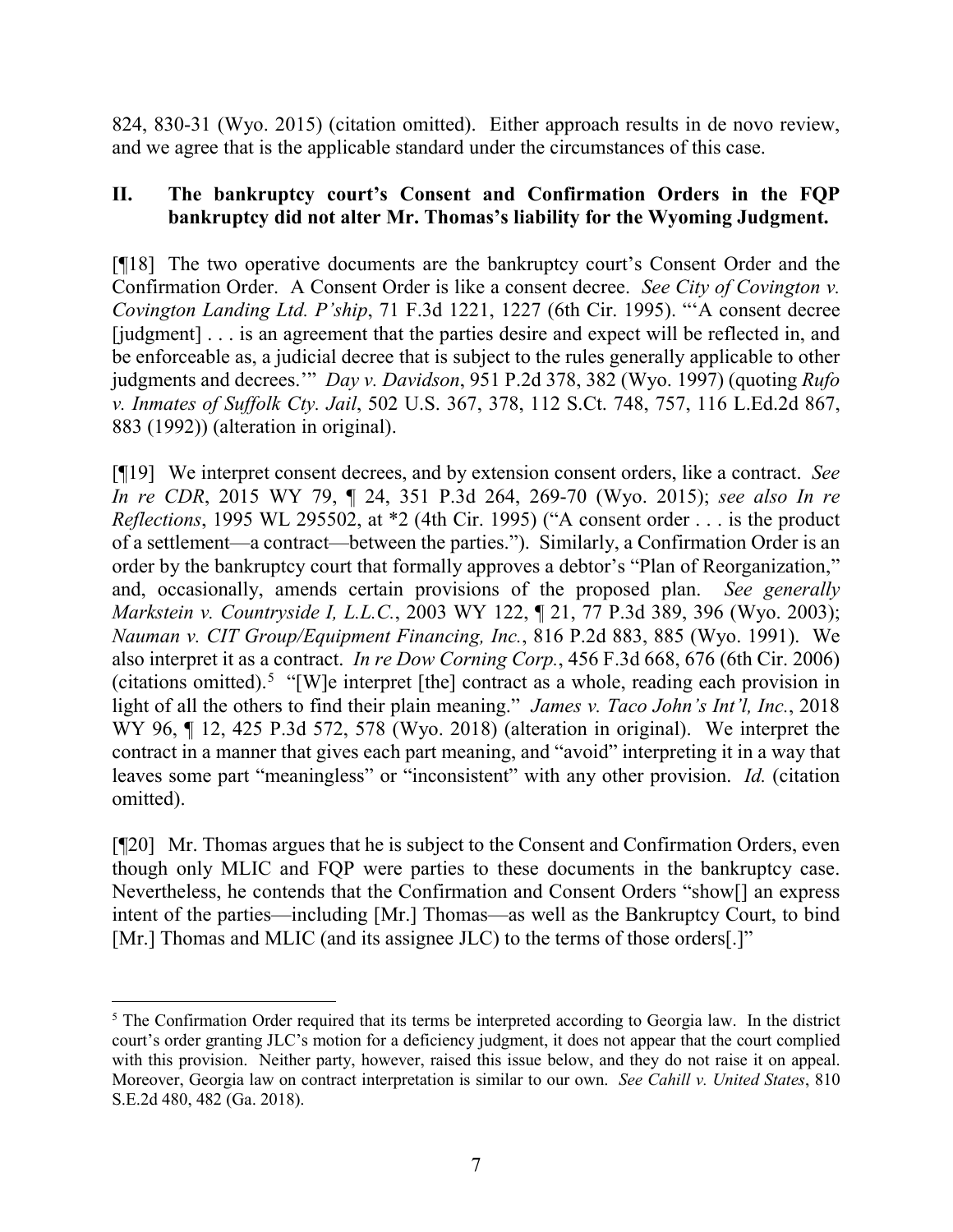[¶21] Mr. Thomas is not entitled to the benefits FQP obtained through the bankruptcy process for the simple reason that Mr. Thomas was not a party to that case. Before FQP's bankruptcy filing, MLIC held a judgment against Mr. Thomas and FQP, "jointly and severally." *See GreenHunter Energy, Inc. v. Western Ecosystems Technology, Inc.*, 2014 WY 144, 12, 337 P.3d 454, 459 (Wyo. 2014) ("Certain legally recognized entities, such as corporations and limited liability companies, are separate and distinct from their owners.") (citations omitted). It was FQP and not Mr. Thomas who filed bankruptcy and stopped the pending foreclosure sale. The Plan of Reorganization that FQP submitted, and that the bankruptcy court formalized through the Confirmation Order, dealt with FQP's bankruptcy status, not Mr. Thomas's.

[¶22] The Consent Order that FQP and MLIC negotiated and signed dealt only with FQP's and MLIC's relationship as it concerned the Little Jennie Ranch. Only FQP and MLIC were parties to this contract. The Consent Order was signed only by FQP's bankruptcy attorney on behalf of FQP. In addition to establishing the amount FQP owed on the Wyoming Judgment as \$26,817,815.96, the contract gave FQP until October 31, 2016, to either pay off the outstanding balance or sell the Little Jennie Ranch to satisfy the debt. Mr. Thomas did not sign the contract. Generally, only those who are a party to a contract can obtain the benefits of it. *See generally Rogers v. Wright*, 2016 WY 10, ¶ 44, 366 P.3d 1264, 1278 (Wyo. 2016). The only mention of Mr. Thomas is in Paragraph 22, which required that he vacate the property "[u]pon termination of the automatic stay," which was set at October 31, 2016. This provision was necessary, not because Mr. Thomas was a party to the Consent Order, but because he was the sole member of FQP. The requirement that he vacate once the bankruptcy court lifted the automatic stay does not make him a party to the contract.

[¶23] As a result of the bankruptcy case, FQP had more time to try to market and sell the Little Jennie Ranch. As it concerned Mr. Thomas, this additional time may have been a benefit to him. That does not, however, make him a party to the bankruptcy case because the bankruptcy court had no authority to reduce or alter Mr. Thomas's personal liability under the Wyoming Judgment. *See In re Western Real Estate Fund, Inc.*, 922 F.2d 592, 601 (10th Cir. 1990) ("Neither the confirmation of a plan nor the creditor's recovery (**of partial satisfaction**) thereunder bars litigation against third parties for the remainder of the discharged debt.") (citing *In re Jet Florida Sys., Inc.*, 883 F.2d 970, 972-73 (11th Cir. 1989); *In re Sandy Ridge Dev. Corp.*, 881 F.2d 1346, 1350-51 (5th Cir. 1989); *United States v. Stribling Flying Serv., Inc.*, 734 F.2d 221, 223 (5th Cir. 1984)) (emphasis added) (some citations omitted). [6](#page-8-0)

<span id="page-8-0"></span><sup>6</sup> Mr. Thomas does not assert that the bankruptcy court had some sort of supplemental, "related to" jurisdiction over the Wyoming proceedings. *See Celotex Corp. v. Edwards*, 514 U.S. 300, 307 n.5, 115 S.Ct. 1493, 1498 n.5, 131 L.E.2d 403 (1995).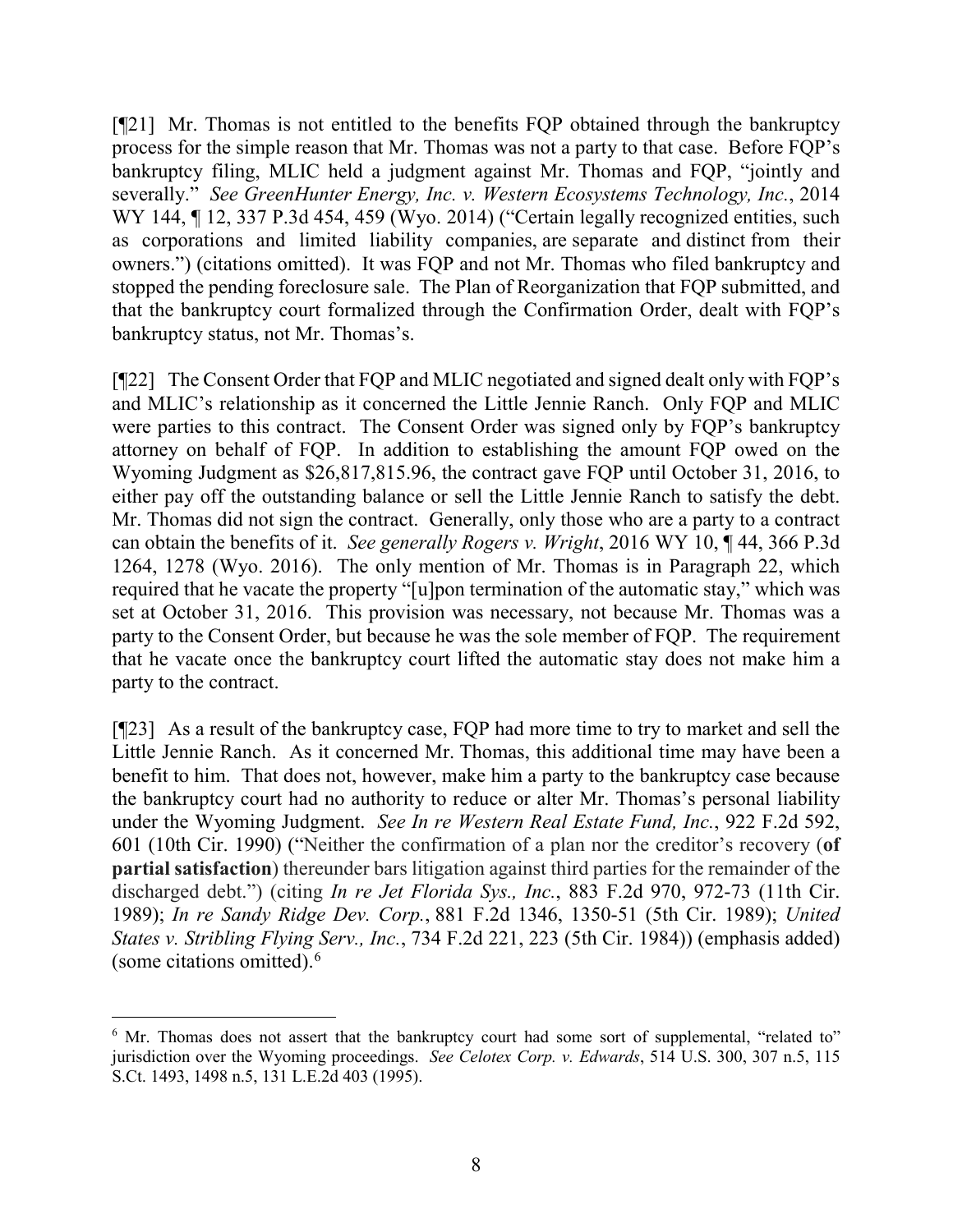[¶24] The bankruptcy code specifically precludes a bankruptcy court from altering the liability of a non-debtor to the bankruptcy proceeding. *See* 11 U.S.C. § 524(e).[7](#page-9-0)

> [A] bankruptcy discharge arises by operation of federal bankruptcy law, not by contractual consent of the creditors and . . . [a] creditor's approval of the plan cannot be deemed an act of assent having significance beyond the confines of the bankruptcy proceedings[.] Thus, the receipt of payment under the plan does not operate to release non-debtor parties from their obligations to the extent of non-payment. . . . [W]hile the Bankruptcy Code expressly alters the contractual obligations of the bankrupt, it does not contemplate the same effect on the obligations and liabilities of third parties to a creditor.

*First Fidelity Bank v. McAteer*, 985 F.2d 114, 118 (3d Cir. 1993) (internal citation omitted). *See* Ralph Brubaker, *Bankruptcy Injunctions and Complex Litigation: A Critical Reappraisal of Non-Debtor Releases in Chapter 11 Reorganizations*, 1997 U. Ill. L. Rev. 959, 971-72 (1997) ("Section 524(e) is necessary, as a matter of mere mechanics, to prevent the debtor's discharge from automatically discharging co-debtors and guarantors, through the operation of common-law suretyship rules that release secondary obligors upon release of the primary obligor.") (citing *Hill v. Harding*[, 130 U.S. 699, 703-04, 9 S.Ct. 725, 726,](https://1.next.westlaw.com/Link/Document/FullText?findType=Y&serNum=1889180142&pubNum=780&originatingDoc=I662012b136da11db8382aef8d8e33c97&refType=RP&fi=co_pp_sp_780_703&originationContext=document&transitionType=DocumentItem&contextData=(sc.UserEnteredCitation)#co_pp_sp_780_703)  [32 L.Ed. 1083](https://1.next.westlaw.com/Link/Document/FullText?findType=Y&serNum=1889180142&pubNum=780&originatingDoc=I662012b136da11db8382aef8d8e33c97&refType=RP&fi=co_pp_sp_780_703&originationContext=document&transitionType=DocumentItem&contextData=(sc.UserEnteredCitation)#co_pp_sp_780_703) (1889)) (some citations omitted).

[¶25] We addressed a similar issue in *Nauman*. There, the debtor-company obtained a loan from the creditor. 816 P.2d at 883-84. The Naumans were the sole shareholders of the debtor-company and signed a personal guaranty for the debt to the creditor. *Id.* at 884. The debt was secured by property in Sweetwater County. *Id.* A year later, the debtorcompany filed for bankruptcy protection. *Id.* The debtor-company's plan of reorganization called for the creditor to receive 30% less than was owed on the note, in exchange for accelerated payments. *Id.* The creditor objected to the plan, but the debtor-company and

<span id="page-9-0"></span><sup>7</sup> Mr. Thomas contends that  $\S$  524 does not apply because FQP did not receive a "discharge," rather it received a liquidation under 11 U.S.C.  $\S$  1141(d)(3)(A). While the Plan states that FOP did not receive a "discharge," this Court recognized in *Nauman* that § 524(e) still applies in situations where the debtor receives a confirmation of its plan of reorganization under 11 U.S.C. § 1141. *Nauman*, 816 P.2d at 885; *see also* 11 U.S.C. § 103(a) (applying the provisions of Chapter 5 to Chapter 11 reorganizations). Moreover, to accept Mr. Thomas's argument would effectively grant him a "discharge" of his debt under the Wyoming Judgment, while his company was precluded from receiving one under  $\S 1141(d)(3)(A)$  and its plan of reorganization. *See* Paul R. Glassman, *Third-Party Injunctions in Partnership Bankruptcy Cases*, 49 Bus. Law. 1081, 1119 (1994). Nowhere in the bankruptcy code is this type of incongruence permitted merely because the company-debtor is liquidated, and Mr. Thomas has not presented any contrary authority.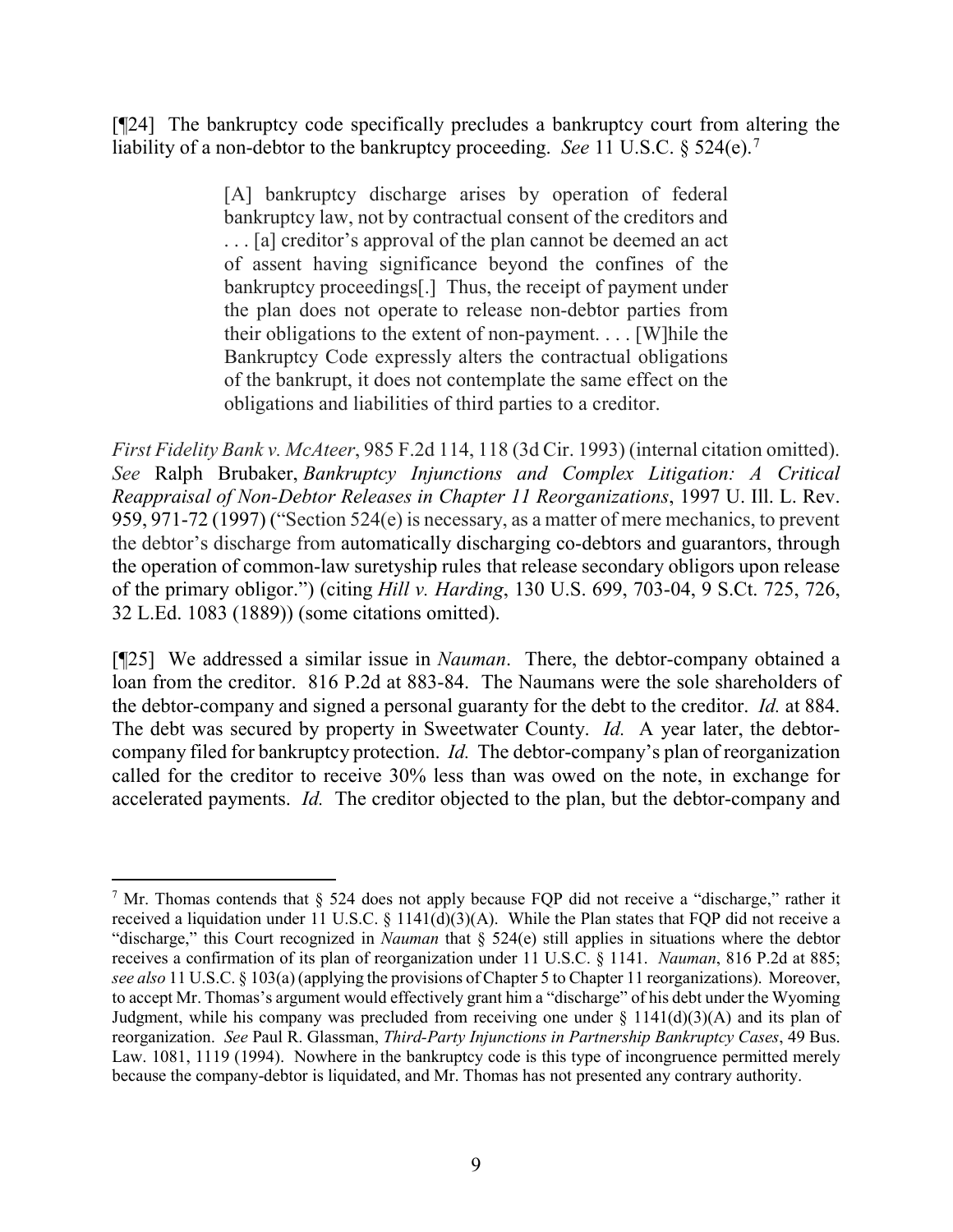the bankruptcy court utilized the "cram down" provision of the bankruptcy code, which effectively forced the creditor to accept the reduced, accelerated payments.<sup>[8](#page-10-0)</sup> *Id.* 

[¶26] After the bankruptcy case, the creditor sued the Naumans, as the guarantors, for the balance of the note. *Id.* The Naumans argued that the creditor could not collect on the guaranty because the creditor "voluntarily agreed to accept the accelerated payment." *Id.* This Court disagreed: "The fact that [the creditor] voluntarily elected to accept an accelerated payment does not determine whether the Naumans' liability as guarantors survived the confirmation of the bankruptcy plan." *Id.*

[ $[$ [27] In addition, 11 U.S.C.  $\frac{524}{e}$  expressly states that the "discharge of a debt of the debtor does not affect the liability of any other entity on, or the property of any other entity for, such debt." The Naumans also argued that this provision did not apply because the debtor was not "discharged" from the debt under the plan of reorganization; rather, the debtor secured a reduced payment under Chapter 11. *See id.* at 885. This Court again disagreed because "the effect of a confirmation of the reorganization plan was to accomplish a discharge." *Id.* (citing 11 U.S.C. § 1141). Moreover, "[a] bankruptcy court has no power to discharge the liabilities of a bankrupt's guarantor, even if the creditors consent as part of the reorganization plan." *Id.* (citation omitted).

[¶28] Mr. Thomas contends that *Nauman* does not apply because the creditor in *Nauman* was forced to accept the plan while MLIC voluntarily accepted FQP's plan under the Consent Order. He also argues that *Nauman* dealt with a discharge while FQP was a Chapter 11 liquidation of assets. We do not find either argument persuasive.

[¶29] First, in *Nauman*, we expressly recognized that whether a creditor voluntarily accepts a plan is irrelevant as it concerns a non-debtor's liability on a debt. *See Nauman*, 816 P.2d at 884. Second, the debtor-company in *Nauman* did not receive a discharge of its debt but rather received a confirmation of its plan of reorganization that reduced its obligation for the debt under 11 U.S.C. § 1141. *Id.* That is like the situation here where FQP did not discharge its debt to MLIC but reduced its obligation under Chapter 11. The underlying rationale for the holding in *Nauman*, in addition to the plain language of the bankruptcy code, is that a bankruptcy court does not have the authority to alter a nondebtor's obligations. *See Nauman*, 816 P.2d at 885. Mr. Thomas does not offer any authority to the contrary.

[¶30] Nevertheless, Mr. Thomas makes several arguments why he must receive the reduced amount FQP secured through the bankruptcy process. Mr. Thomas argues that he is entitled to the reduced amount because he was "personally involved in the negotiations"

<span id="page-10-0"></span><sup>8</sup> "Under the 'cram down' provision [of 11 U.S.C. § 1129], a dissenting claimant is forced to accept the reorganization plan so long as the minimum standards provided in the statutes are met." *Nauman*, 816 P.2d at 884 (citation omitted).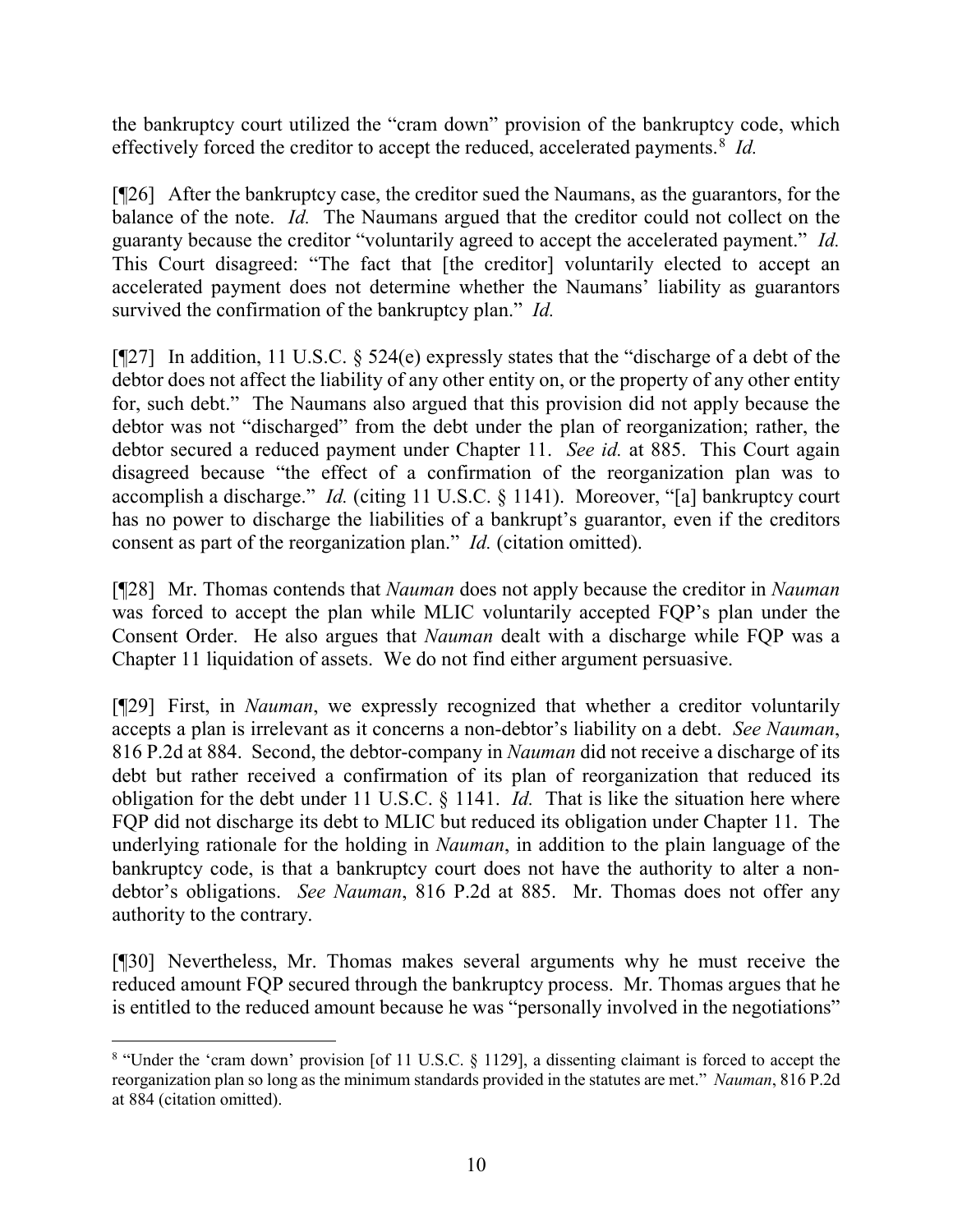that led to the Consent Order. He relies on Paragraph 22 of the Consent Order, which required that he vacate the property at the expiration of the automatic stay, to support his contention that, because this "bound" him, he is entitled to all of its benefits. However, this does not alter the fact that Mr. Thomas was not a party to the Consent Order. The requirement that he vacate the property once the automatic stay was lifted was only a recognition that he was the only member of FQP, an entity which did not occupy and could not vacate the property.

[¶31] He also relies on the Confirmation Order and FQP's Plan of Reorganization to support his argument. He points to Section 8.4 of the Confirmation Order which provided:

> **8.4 Terms Binding/Novation**. . . . [T]his Plan[] shall be binding upon [FQP] . . . the Guarantor [Mr. Thomas], and all other Persons that are affected in any manner by this Plan, and **this Plan shall novate and replace all Pre-petition agreements between the Debtor and such parties, ex[cept] as otherwise provided in this Plan . . . or as provided in that certain consent order** . . . between [FQP] and [MLIC].

(Emphasis added.)

[¶32] Mr. Thomas argues that Section 8.4 novated, or replaced, the original contract that he signed in 2006. A novation is a new contract that replaces an existing contract when all parties to the original contract agree to the terms of the new contract. *Lewis v. Platt*, 837 P.2d 91, 92 (Wyo. 1992). Section 8.4 did not affect Mr. Thomas's obligations under the original note or the Wyoming Judgment. For one thing, the Consent Order, which is the document that reduced the amount FQP owed under the Wyoming Judgment, is expressly exempted from Section 8.4's novation language: "this Plan shall novate and replace ... ex[cept] as otherwise provided . . . in that certain consent order . . . between [FQP] and [MLIC]." For another, as noted above, Mr. Thomas was not a party to the Consent Order, and the bankruptcy court did not have the authority to alter his obligation under the note. Finally, under Section 3.2.3 of the Confirmation Order, MLIC expressly preserved its rights against Mr. Thomas under the Wyoming Judgment:

> **3.2.3 Treatment of Claims in Class 2.** . . . Except as provided in Section 4.2.9 of the Plan, and in this Order, the Plan **shall not be deemed or construed to impair the rights**, powers, or remedies **available to the Class 2 claimant [MLIC]**, whether **under** the Class 2 claimant's loan, transaction documents, or **Pre-Petition Wyoming Judgment**, at law, or in equity, **against any non-debtor (including, without limitation, any co-maker of any note**, **any guarantor, or any other co-**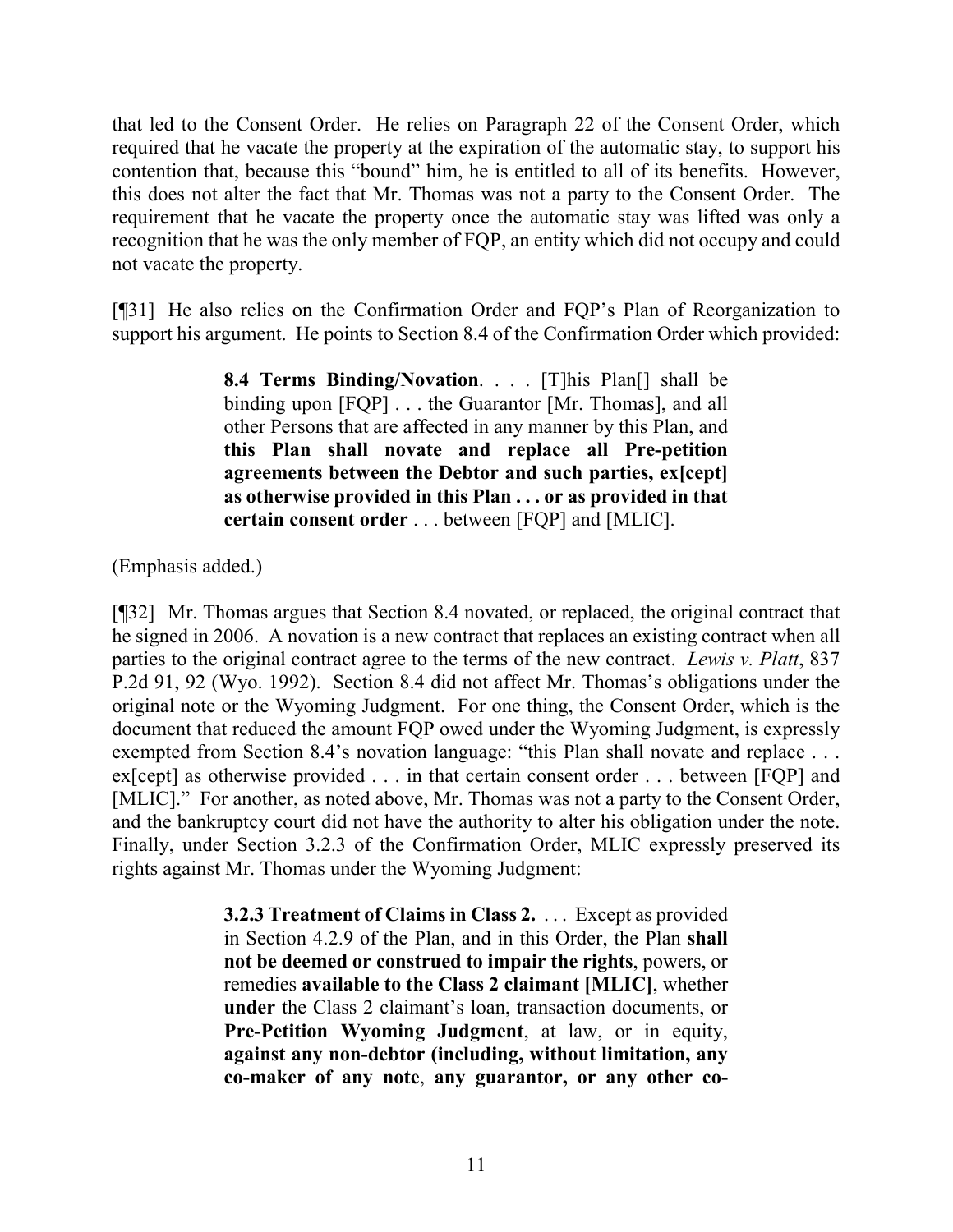### **obligor of the Debtor)** with respect to the indebtedness giving rise to the Allowed Class 2 Claim.

(Emphasis added.) "We follow the well-known rule that general provisions in a contract yield to specific provisions[.]" *Scherer, II v. Laramie Regional Airport Bd.*, 2010 WY 105, ¶ 11, 236 P.3d 996, 1003 (Wyo. 2010). [9](#page-12-0) The bankruptcy court's Confirmation Order reaffirmed this: "[T]he Plan preserves the post-judgment remedies of Holders [MLIC] of Allowed Guarantor Claims [Mr. Thomas]."

[¶33] Mr. Thomas next relies on Section 4.2.9, which is the Channeling Injunction referenced in Section 3.2.3 of the Confirmation Order. In bankruptcy, a channeling injunction is a device that constricts another party's actions, be it a creditor or non-debtor, that may negatively impact the debtor's ability to fulfill its obligations under the plan. *See A.H. Robins Co., Inc. v. Piccinin*, 788 F.2d 994, 1003 (4th Cir. 1986); *see also* 11 U.S.C. § 105.[10](#page-12-1)

[¶34] In FQP's Plan of Reorganization and the bankruptcy court's Confirmation Order, the bankruptcy court found that, because FQP and Mr. Thomas "share an identity of interest," a suit against Mr. Thomas is a suit against FQP. Thus, the injunction was necessary to prevent MLIC's collection efforts against Mr. Thomas individually that could negatively affect FQP's ability to fulfill its obligations under the Plan, "until further order of the Bankruptcy Court." That is what Section 4.2.9 did in this case. Contrary to Mr. Thomas's argument, the injunction did not affect MLIC's ability to seek a deficiency judgment against Mr. Thomas. In fact, the injunction specifically provides that the "Plan preserves the post-judgment remedies of Holders of Allowed Guarantor Claims" (i.e., MLIC). This type of injunction does not allow a non-debtor, such as Mr. Thomas, to "cleanse [himself] of . . . [a debt] without enduring the rigors of bankruptcy." *In re Combustion Engineering, Inc.*, 391 F.3d 190, 237 (3d Cir. 2004); *see also* 11 U.S.C. § 524(e).

> [W]hile a temporary stay prohibiting a creditor's suit against a nondebtor . . . during the bankruptcy proceeding may be permissible to facilitate the reorganization process in accord with the broad approach to nondebtor stays under section  $105(a) \ldots$ , the stay may not be extended post-confirmation in the form of a permanent injunction that effectively relieves

<span id="page-12-0"></span><sup>9</sup> FQP's original Plan of Reorganization did not include the highlighted language from Section 3.2.3. That language was added in the bankruptcy court's Confirmation Order after MLIC objected to FQP's original plan.

<span id="page-12-1"></span><sup>&</sup>lt;sup>10</sup> This is different than a channeling injunction under 11 U.S.C. § 524(g) which "channels" future asbestos claims away from the debtor and to a trust that is set up to compensate those future claims for damages caused by asbestos.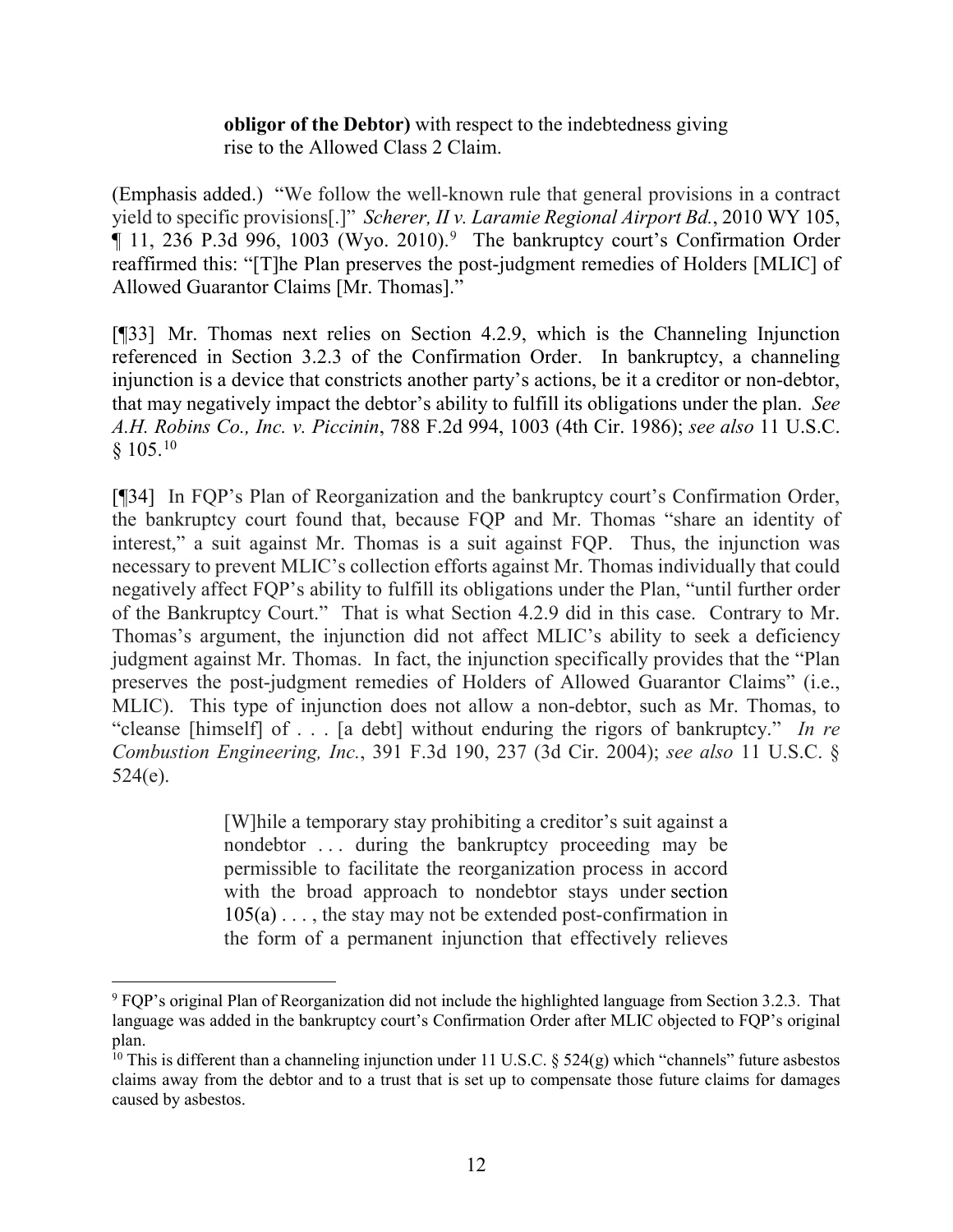the nondebtor from its own liability to the creditor. . . . [S]uch a permanent injunction improperly insulate[s] nondebtors in violation of section 524(e)[.]

*In re Western Real Estate Fund*, 922 F.2d at 601-02.

[¶35] The Channeling Injunction precluded MLIC's collection efforts against FQP and Mr. Thomas until "further order of the Bankruptcy Court." That "further order" came when the bankruptcy court lifted the automatic stay and, thus, the Channeling Injunction, which then permitted collection efforts against Mr. Thomas individually. The provision that "[t]he plan preserves the post-judgment remedies of Holders [MLIC] of Allowed Guarantor Claims [Mr. Thomas]" confirms this intention.

[¶36] Mr. Thomas did not avail himself of the bankruptcy process, FQP did. FQP reduced its obligations under the Wyoming Judgment. Mr. Thomas received an incidental benefit from that process by affording him additional time to occupy and attempt to sell the ranch. Nothing in the Consent and Confirmation Orders, however, altered Mr. Thomas's obligation under the Wyoming Judgment. Moreover, the bankruptcy court was without authority to make any such alteration.

## **III. Res judicata did not preclude JLC's motion for a deficiency judgment against Mr. Thomas.**

[¶37] Mr. Thomas maintains that, even if we conclude that the Consent and Confirmation Orders did not alter his obligation under the Wyoming Judgment, the doctrine of res judicata "bar[s] JLC's deficiency claim … [because] the claim had been previously decided on its merits in a directly-related bankruptcy case." Mr. Thomas's argument resembles the argument discussed above: that FQP's negotiation of a reduced amount also altered the amount Mr. Thomas owed. The district court concluded that res judicata did not apply because Mr. Thomas was not a party to the bankruptcy case.

[¶38] "Res judicata, also called claim preclusion, bars relitigation of previously litigated claims or causes of action." *Tozzi v. Moffett*, 2018 WY 133, ¶ 16, 430 P.3d 754, 760 (Wyo. 2018) (citation omitted). For it to apply, there must be "(1) identity in parties; (2) identity in subject matter; (3) the issues are the same and relate to the subject matter; and (4) the capacities of the persons are identical in reference to both the subject matter and the issues between them." *Id.*[11](#page-13-0)

[¶39] Mr. Thomas was not a party in FQP's bankruptcy case. Contrary to Mr. Thomas's contention at oral argument, this case is not like *Grynberg v. L & R Exploration Venture*,

<span id="page-13-0"></span> $11$  Res judicata's close cousin, collateral estoppel, precludes the relitigation of previously litigated issues. *Tozzi*, ¶ 17, 430 P.3d at 760.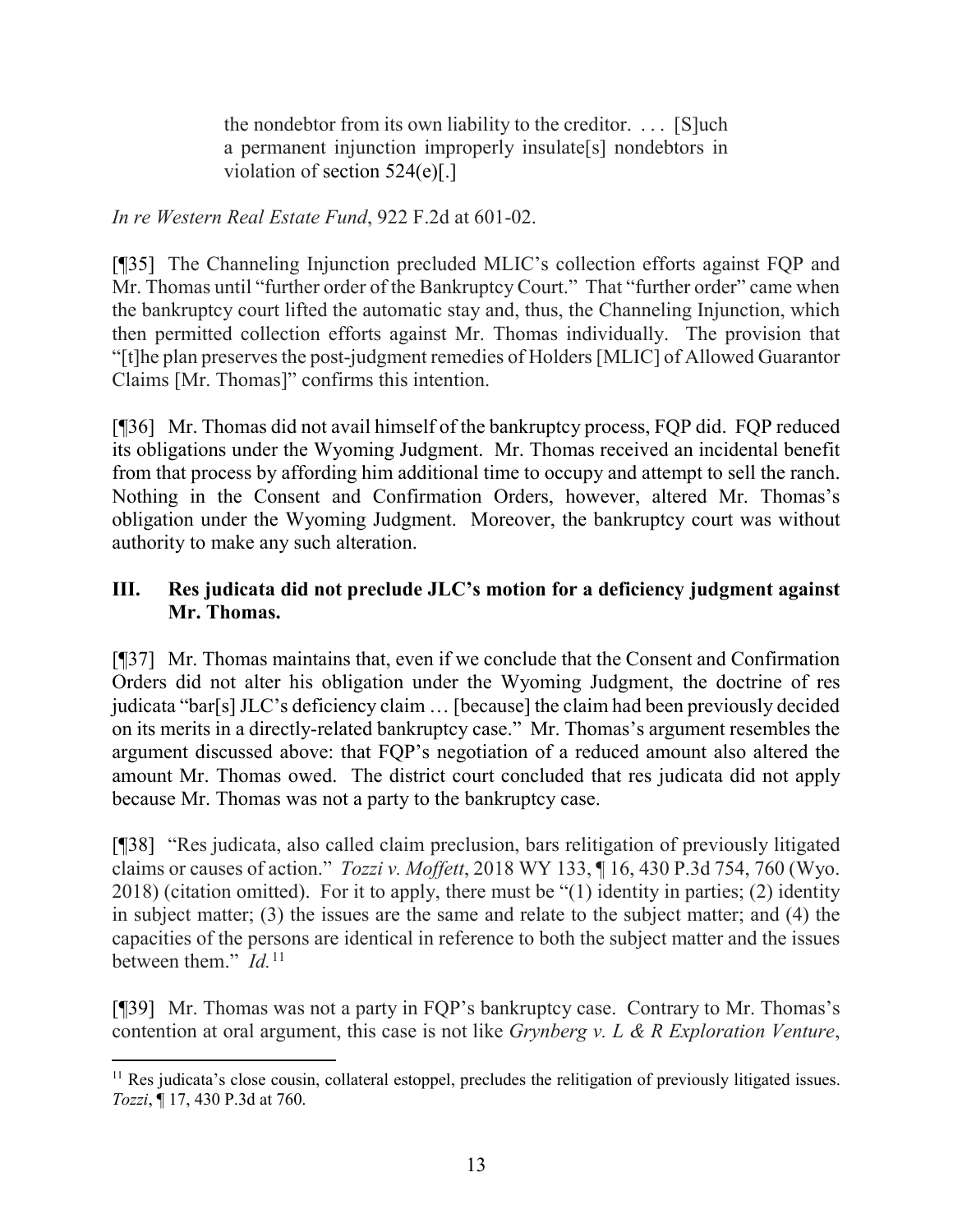2011 WY 134, 261 P.3d 731 (Wyo. 2011). In *Grynberg*, Mr. Grynberg owned Grynberg Petroleum together with his wife, Ms. Grynberg. *Id.* at ¶ 3, 261 P.3d at 733. Through various suits across multiple jurisdictions, Mr. Grynberg litigated the amount of money his company owed to L & R Exploration. *Id.* at ¶¶ 6-15, 261 P.3d at 734-35. Ultimately, a New York court found against him. *Id.* at ¶ 11, 261 P.3d at 735. Later, Ms. Grynberg filed suit in Wyoming against L & R Exploration, where she argued that Mr. Grynberg did not owe L & R anything. *Id.* at ¶ 13, 261 P.3d at 735. The district court granted L & R summary judgment because Ms. Grynberg's complaint was barred by res judicata based on the prior case. *Id.* at ¶ 14, 261 P.3d at 735. On appeal, this Court held that "[i]n all of the proceedings . . . the issues to be determined were what amounts Mr. Grynberg owed to L & R[.]" *Id.* at ¶ 27, 261 P.3d at 738. As to whether Ms. Grynberg was a "party" to those prior proceedings, this Court concluded, "[W]hether or not [Ms.] Grynberg is the owner of Grynberg Petroleum or was a party to the joint venture agreement [between Grynberg Petroleum and L & R]" was not relevant because "an order was entered . . . finding that Mr. Grynberg owed L & R monies<sup>[1]"</sup> *Id.* The Court held res judicata barred her action because "[Ms.] Grynberg is the assignee of Mr. Grynberg's interest in L & R and has no greater rights against L & R than he had."[12](#page-14-0) *Id.*

[¶40] Mr. Thomas relies on *Grynberg* for the proposition that, JLC, like Ms. Grynberg, could not relitigate what its assignor, MLIC, had already litigated in the bankruptcy case what FQP owed on the Wyoming Judgment. *Grynberg*, however, is not analogous to Mr. Thomas's situation. In *Grynberg*, Mr. Grynberg fully litigated the issue whether he owed money to L & R. Ms. Grynberg "stepped into" Mr. Grynberg's shoes when she became his assignee and, thus, could not relitigate those same issues. In this case, however, Mr. Thomas has not stepped into FQP's shoes. Mr. Thomas is a stranger to the Consent Order, and he is "jointly and severally" liable under the Wyoming Judgment. In addition, MLIC expressly reserved its rights under the Wyoming Judgment against Mr. Thomas in Section 3.2.3 of the Confirmation Order. Under these circumstances, res judicata does not bar JLC's motion for a deficiency judgment against Mr. Thomas.

## **IV. The district court's deficiency judgment did not credit Mr. Thomas for all payments.**

[¶41] Finally, Mr. Thomas asserts that the district court's deficiency judgment is erroneous because it failed to credit him with the \$3-million February 2014 payment. We agree. The omitted payment is reflected in the record by MLIC's Notice of Partial Satisfaction of Judgment. In its motion for a deficiency judgment, JLC did not include this payment in its calculations. In Mr. Thomas's response, he specifically listed the \$3-million February 2014 payment, although he did not attach the Notice of Partial Satisfaction of Judgment to his response.

<span id="page-14-0"></span><sup>12</sup> Apparently, Mr. Grynberg had assigned his rights in the company to Ms. Grynberg. *Grynberg*, ¶ 9, 261 P.3d at 734.